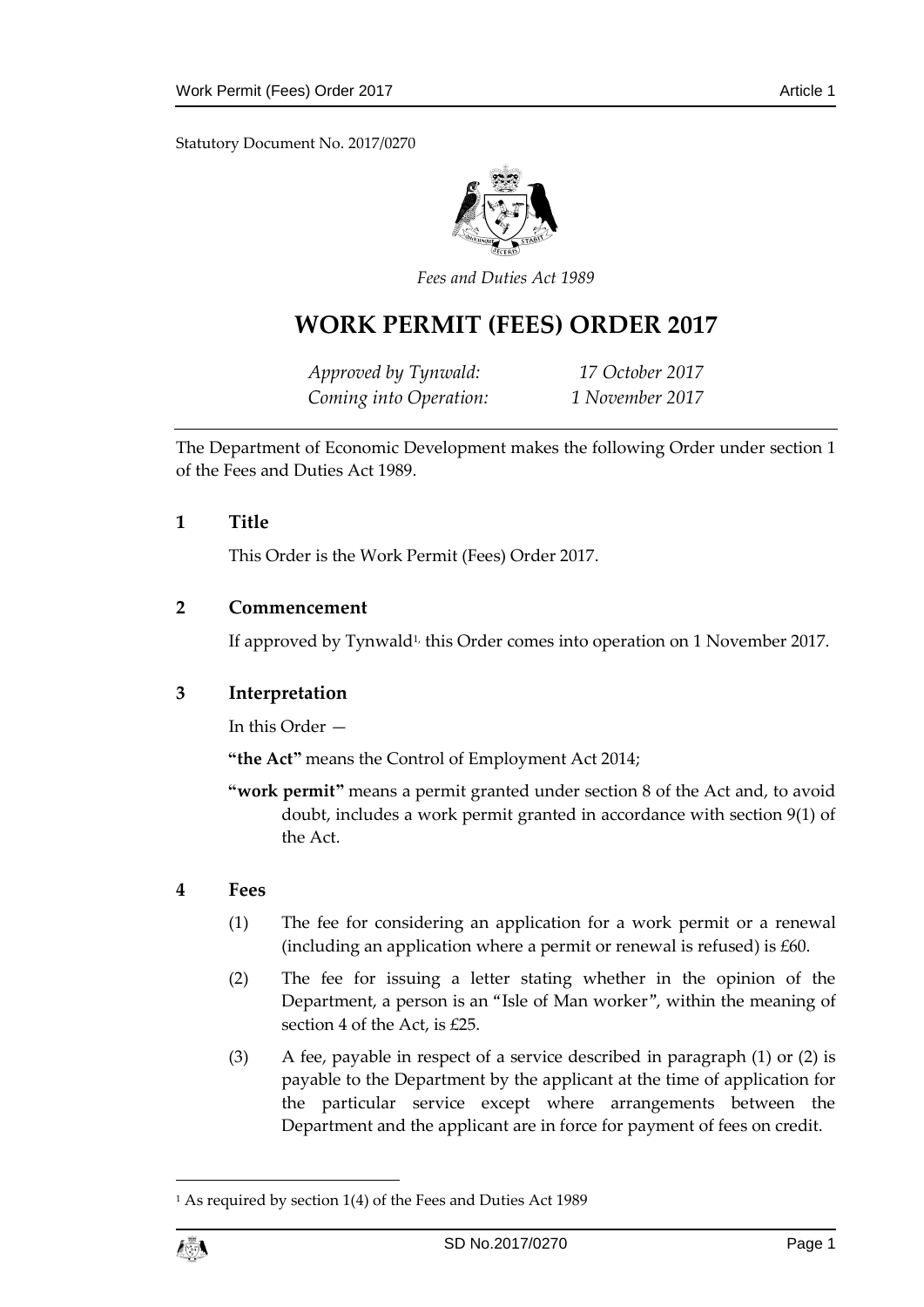# **5 Revocation**

The Work Permit (Fees) Order 2015 is revoked.

# **6 Transitional provision**

This Order does not apply in relation to anything to be done or issued by the Department in respect of an application made before 1st November 2017.

### **MADE 19 SEPTEMBER 2017**

**LAURENCE SKELLY** *Minister for Economic Development*